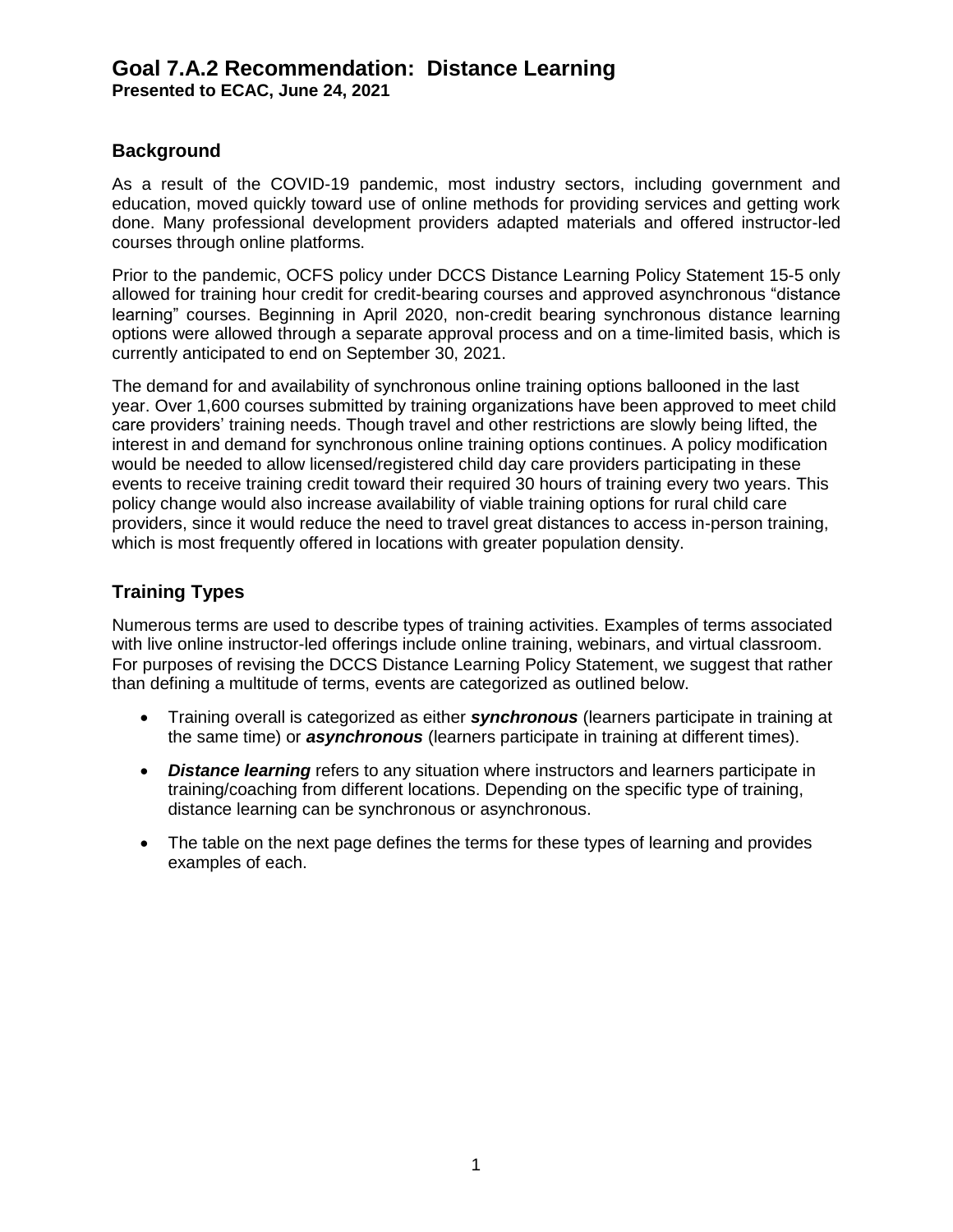**Presented to ECAC, June 24, 2021**

## **Distance Learning Types**

| <b>TERM</b>                | <b>DEFINITION</b>                                                                                                                                                                                    | <b>EXAMPLES</b>                                                                                                                                                                                 | <b>SYNCHRONOUS</b> | <b>ASYNCHRONOUS</b> |
|----------------------------|------------------------------------------------------------------------------------------------------------------------------------------------------------------------------------------------------|-------------------------------------------------------------------------------------------------------------------------------------------------------------------------------------------------|--------------------|---------------------|
| <b>Online</b><br>Learning  | Subset of distance learning;<br>any training/coaching<br>delivered via the internet<br>(also referred to as<br>web-based training)                                                                   | A Child Development Associate (CDA)<br>$\bullet$<br>preparation training conducted weekly via<br>Zoom                                                                                           |                    |                     |
|                            |                                                                                                                                                                                                      | A training webinar on ACEs conducted via<br><b>Microsoft Teams</b>                                                                                                                              |                    |                     |
|                            |                                                                                                                                                                                                      | An online conference conducted via<br>Webex                                                                                                                                                     |                    |                     |
|                            |                                                                                                                                                                                                      | A follow-up coaching session with a<br>Pyramid Model master cadre trainer<br>conducted via Zoom                                                                                                 |                    |                     |
|                            |                                                                                                                                                                                                      | A multipart training on child day care<br>business practices conducted via Google<br>Classroom                                                                                                  |                    |                     |
| <b>Blended</b><br>Learning | Trainings that combine<br>aspects of distance learning<br>and in-person learning                                                                                                                     | A First Aid/CPR/AED training, with the<br>written course portion completed on a<br>web-based platform and the skills<br>competency completed in person in a<br>classroom                        |                    |                     |
| <b>Hybrid</b><br>Learning  | Trainings where instructors<br>and learners participate at the<br>same time, with some<br>learners in the same location<br>as the instructor and others<br>participating via a web-based<br>platform | A half-day behavior management seminar<br>$\bullet$<br>conducted at a child care resource and<br>referral agency (CCR&R), with some<br>participants attending in person and others<br>via Webex |                    |                     |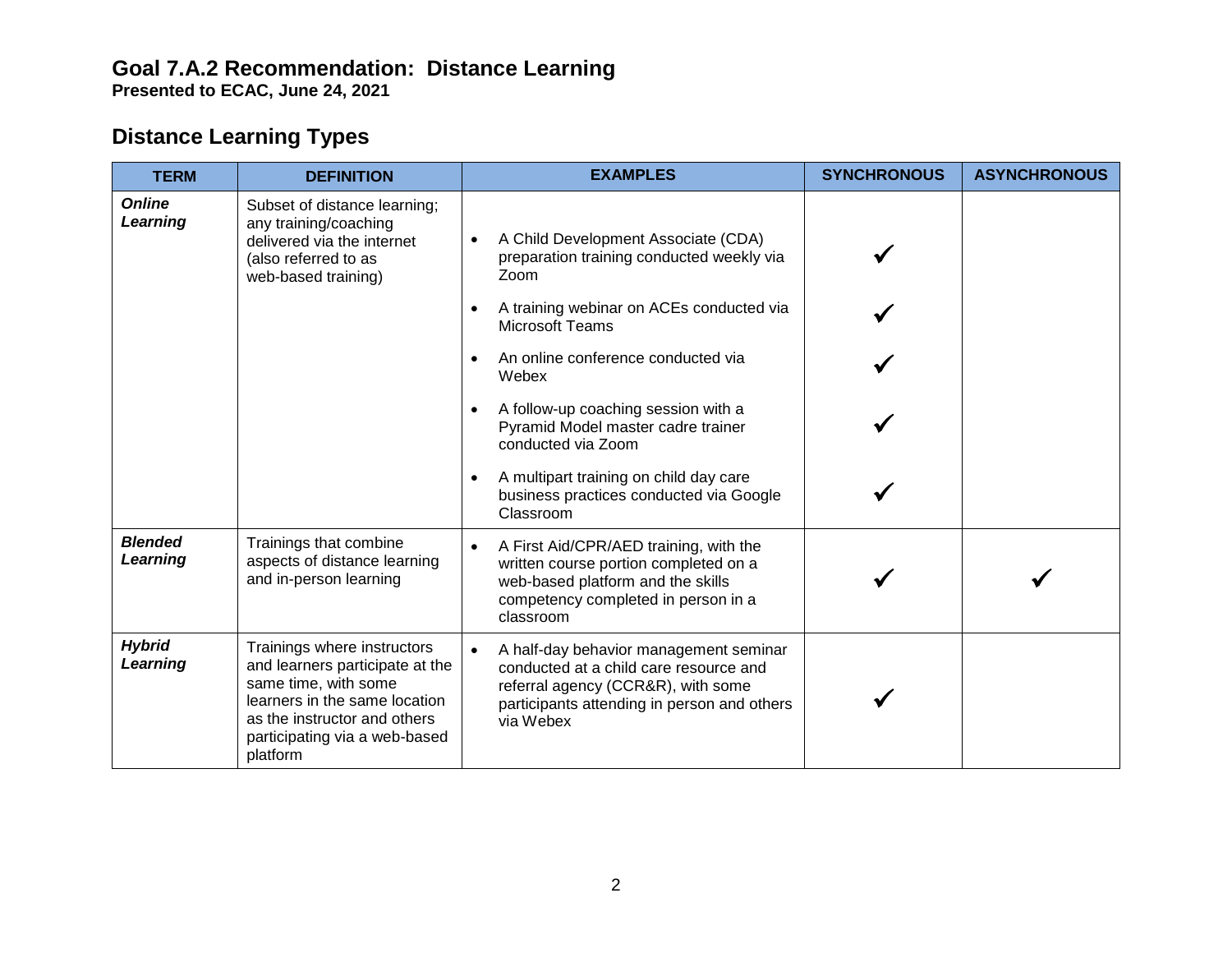**Presented to ECAC, June 24, 2021**

### **Recommendations for Synchronous Distance Learning**

It is recommended that OCFS also allow non-credit bearing synchronous distance/online learning offered by fee-based training organizations to satisfy training requirements for licensed/registered child day care providers and staff, provided the training meets event approval requirements similar to those for in-person training eligible to receive Educational Incentive Program (EIP) funding or to receive quality assured designation under Aspire.

All trainers must be either credentialed or one of the approved trainer types (see below) to be eligible to teach synchronous distance/online learning courses for OCFS regulatory training credit.

| <b>TRAINER</b><br><b>TYPE</b>                                  | <b>DESCRIPTION</b>                                                                                                                                                                                                                                                                                                                                                                                                                                                                                                                            |                                                                                                                                              |  |  |
|----------------------------------------------------------------|-----------------------------------------------------------------------------------------------------------------------------------------------------------------------------------------------------------------------------------------------------------------------------------------------------------------------------------------------------------------------------------------------------------------------------------------------------------------------------------------------------------------------------------------------|----------------------------------------------------------------------------------------------------------------------------------------------|--|--|
| <b>Professional</b><br><b>Development</b><br><b>Specialist</b> | Individuals who have successfully completed the New York Association for the<br>Education of Young Children (NYAEYC) credentialing process and are approved to<br>provide non-credit bearing training on general early childhood and/or school-age<br>content have been awarded one of the three (3) New York State Training and<br>Technical Assistance Professional (T-TAP) Credentials as a Professional<br>Development Specialist (PDS):<br>T-TAP PDS Early Childhood<br>T-TAP PDS School-Age<br>T-TAP PDS Early Childhood and School-Age |                                                                                                                                              |  |  |
| <b>Content</b><br><b>Specialist</b>                            | Individuals who have successfully completed the NYAEYC credentialing process<br>and are approved to provide non-credit bearing training in their area of expertise,,<br>are awarded the Content Specialist credential.<br>Examples of pre-determined areas of training that can be provided by a Content<br>Specialist:<br><b>Family and Social Services</b><br><b>Fine/Performing Arts</b><br>$\bullet$<br><b>Health and Wellness</b><br>Program Organization,<br>Leadership and<br>Communications                                           | Special Education and<br><b>Related Services</b><br><b>Business and Finance</b><br>Safety and Security<br>Laws and Regulations<br>Technology |  |  |
| <b>Verified</b><br><b>Trainer</b>                              | Individuals who hold an endorsement from the curriculum developer, submit all<br>endorsements to the statewide workforce registry, and receive the trainer<br>designation of Verified Trainer are approved to train ONLY the specific curricula for<br>which they have successfully completed an official train-the-trainer (TOT) program.<br>The New York Works for Children website (www.nyworksforchildren.org) provides a<br>list of curricula for which an endorsement is required.                                                      |                                                                                                                                              |  |  |

### **Approved Trainer Types**

*(Table continued on next page.)*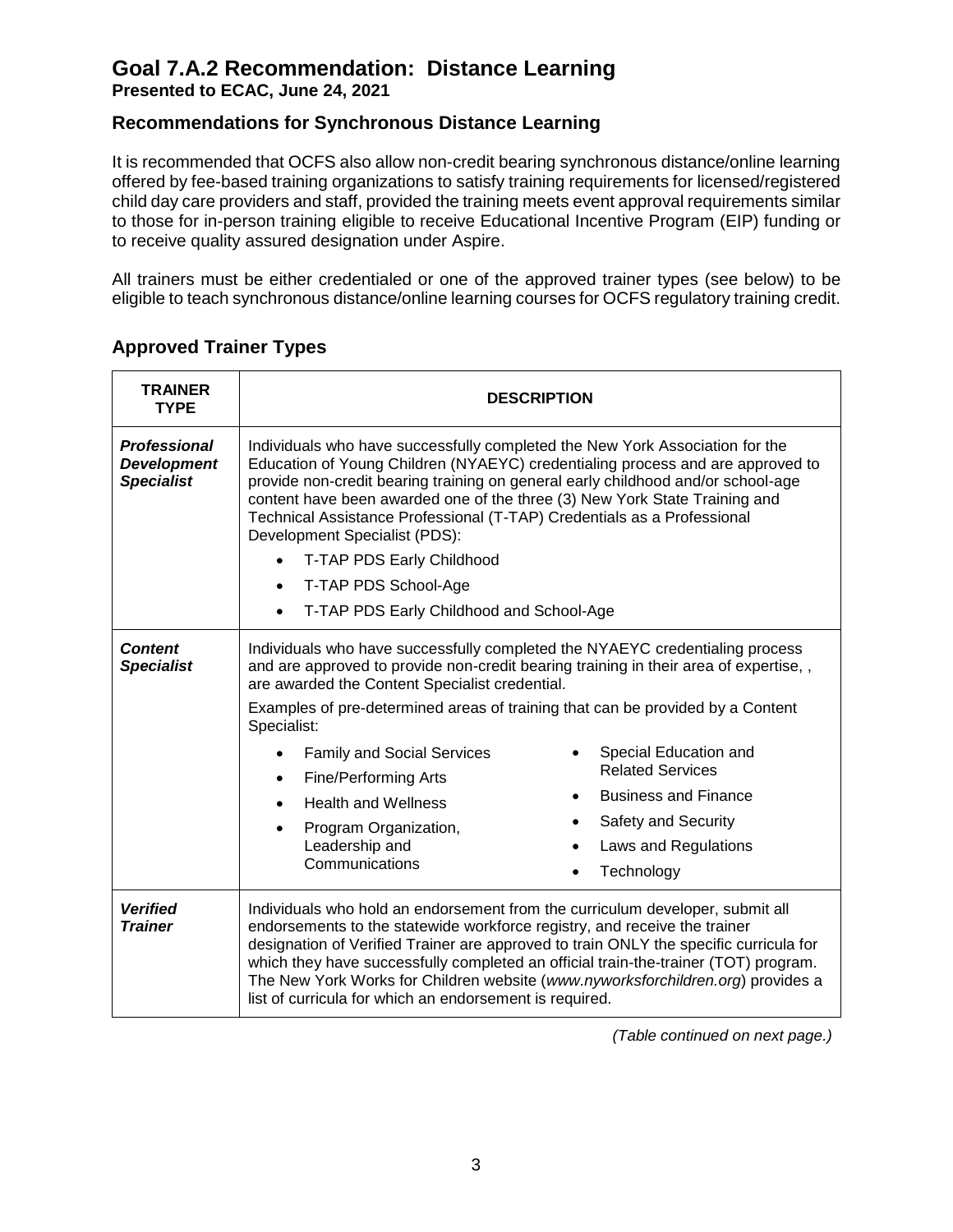**Presented to ECAC, June 24, 2021**

*(Table continued from previous page.)*

| <b>DESCRIPTION</b>                                                                                                                                                                                                                                                                                                                                                                                                                                                                                                                                                                                                                                                                                                                                          |  |  |
|-------------------------------------------------------------------------------------------------------------------------------------------------------------------------------------------------------------------------------------------------------------------------------------------------------------------------------------------------------------------------------------------------------------------------------------------------------------------------------------------------------------------------------------------------------------------------------------------------------------------------------------------------------------------------------------------------------------------------------------------------------------|--|--|
| Individuals who are employed by or retired from a nationally or regionally accredited<br>higher education institution may be eligible to provide professional development on<br>General Early Childhood and/or School-Age content outside the auspices of an<br>accredited institution of higher education upon completion of the Aspire review<br>process and receipt of the Higher Education Faculty trainer designation.                                                                                                                                                                                                                                                                                                                                 |  |  |
| Individuals who meet the criteria of a Nationally Recognized Expert (NRE) are those<br>who have:<br>Attained acknowledged expertise in the Early Childhood field<br>٠<br>Established national credibility to provide professional development to early<br>$\bullet$<br>childhood providers, directors, and trainers<br>Submitted (or the sponsoring training organization has submitted on their<br>behalf) the NRE Application and completed the review process through EIP<br>Event Approval prior to the training event<br>NREs do not need to be entered into Aspire nor hold a NYS T-TAP Credential to<br>provide professional development in their acknowledged field of expertise.<br>Nationally recognized experts must meet one of these criteria: |  |  |
| Published in a field-related book or empirical journal                                                                                                                                                                                                                                                                                                                                                                                                                                                                                                                                                                                                                                                                                                      |  |  |
| Delivered a keynote address at an international or national conference<br>$\bullet$                                                                                                                                                                                                                                                                                                                                                                                                                                                                                                                                                                                                                                                                         |  |  |
| Individuals who meet the criteria of a Subject Matter Expert (SME) are those who:<br>Have expertise in an early childhood-related content area<br>$\bullet$<br>Do not hold one of the other EIP Approved Trainer because (s)he provides<br>$\bullet$<br>less than 10 hours of training per calendar year to early childhood providers<br>Submitted (or the sponsoring training organization has submitted on their<br>behalf) the SME Application and completed the review process through EIP<br>Event Approval prior to the training event                                                                                                                                                                                                                |  |  |
| The Subject Matter Expert must meet the criteria above and meet at least one of the<br>following qualification requirements:<br>• Hold a current professional license in the content area being delivered<br>Possess a minimum of a bachelor's degree in related field<br>Have been published in a field-related empirical journal<br>Have a minimum of 30 hours of experience training in the content area in the<br>last five years<br>In addition to the Subject Matter Expert, a Professional Development Specialist must<br>be present for the entire duration of the session, and will be responsible for<br>managing learning and ensuring that learning objectives are met.                                                                         |  |  |
|                                                                                                                                                                                                                                                                                                                                                                                                                                                                                                                                                                                                                                                                                                                                                             |  |  |

*(Table continued on next page.)*